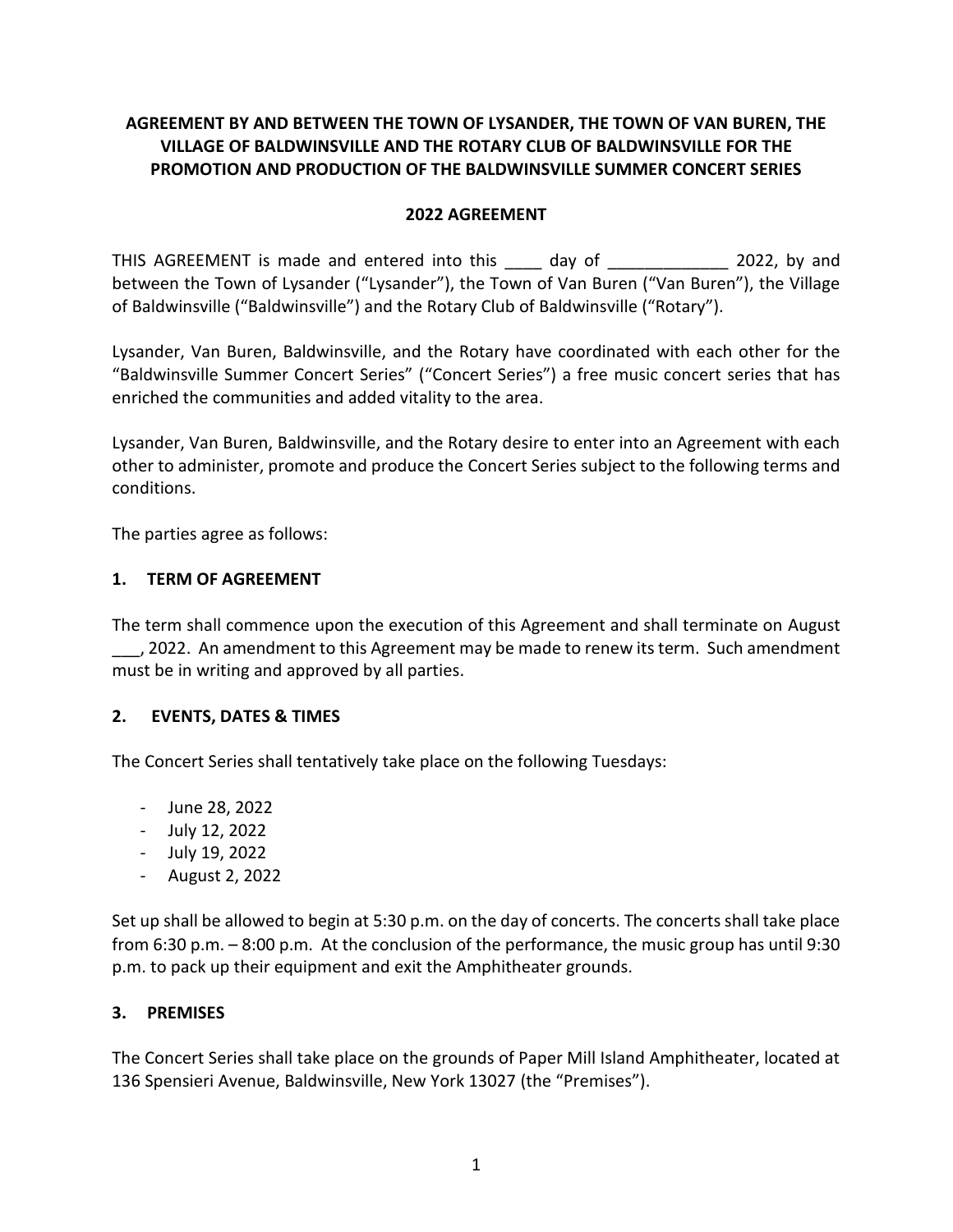#### **4. SCOPE OF SERVICES**

Services shall be provided by each party as follows:

Lysander shall provide the following scope of services:

- develop the operational and emergency plan for the Concert Series;
- create promotional concepts for the Concert Series;
- assist in securing of musical acts for the Concert Series;
- provide on-site supervision for two of the concerts.

Van Buren shall provide the following scope of services:

- create promotional concepts for the Concert Series;
- assist in securing of musical acts for the Concert Series;
- provide on-site supervision for two of the concerts.

Baldwinsville shall provide the following scope of services:

- provide the Premises from 5:30 p.m. to 9:30 p.m. on event days, as set forth in Section 3, for the Concert Series, at no charge;
- provide for regular maintenance of the Premises;
- provide on-call maintenance services, in the form of one Highway Department employee, for the Premises for each concert;
- provide for clean-up of the Premises after prior to each concert.

The Rotary shall provide the following scope of services:

- be responsible for the review and approval of the execution of standard performance agreements between the musical acts and the Municipalities on behalf of the Concert Series;
- provide accounts receivable and payable services;
- pay the costs associated with the production of promotion for the Concert Series, including, but not limited to, promotional banners and flyers, solicitation letters;
- pay the cost of Law Enforcement Services, as set forth in Section 5, at a rate of \$50.00 per hour;
- pay the musical acts as per the amounts on the contracts; pay additional costs, including, but not limited to the paying of the musical acts and ASCAP license;

Each party shall provide a point person for the coordination and administration of the Concert Series, as set forth below:

Lysander: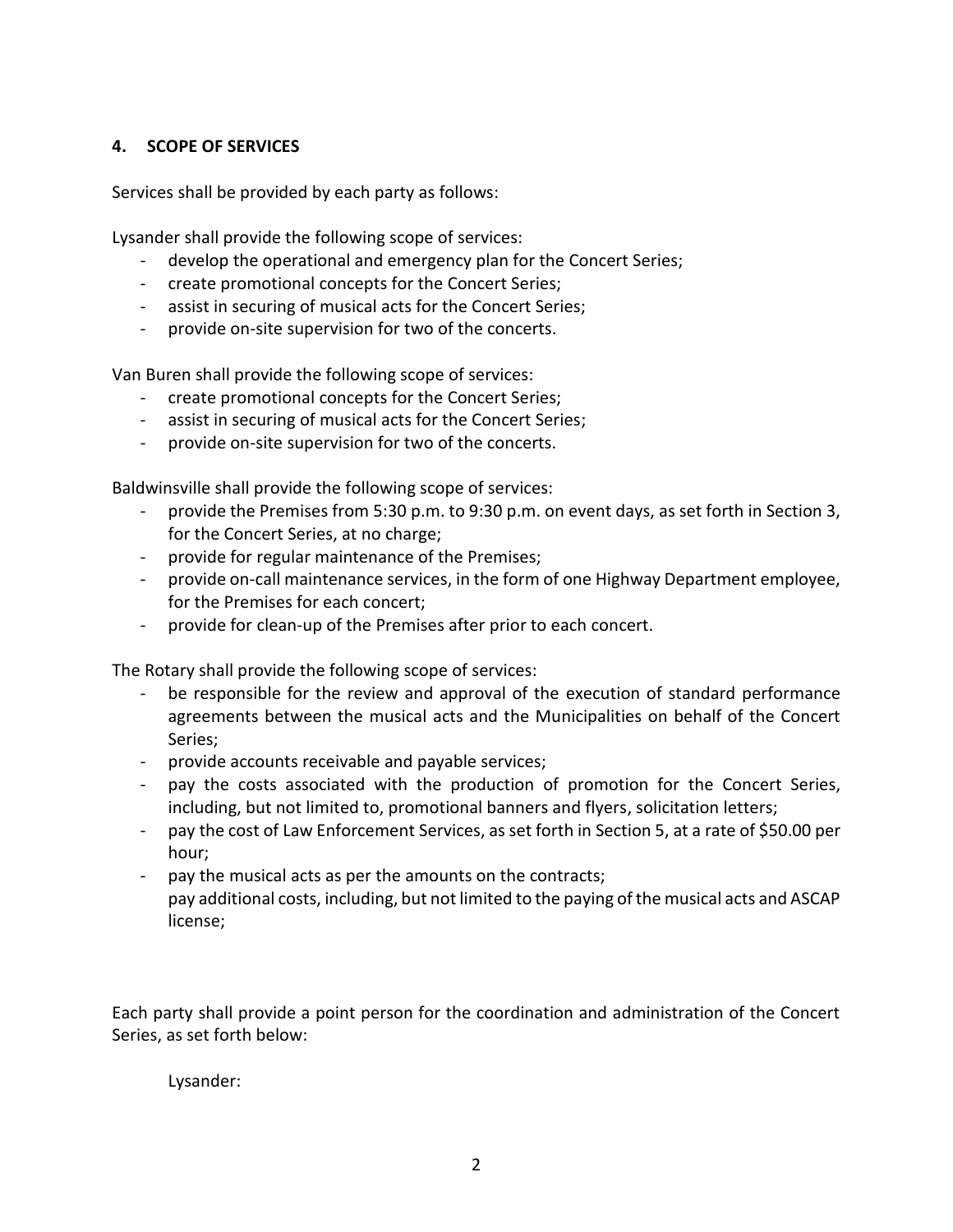Van Buren: Heidi Anders, Parks and Recreation Director (315) 638-4727 vbpark@townofvanburen.com

Baldwinsville: Chuck McAulliffe, Department of Public Works (315) 635-9665 cmca@baldwinsville.org

Rotary:

## **5. LAW ENFORCEMENT AND TRAFFIC CONTROL**

The Onondaga County Sheriff's Department shall provide law enforcement and traffic control ("Law Enforcement Services") during concerts. The Sheriff shall be paid by the Rotary at a rate of \$50.00 per hour.

## **6. PROGRAM COORDINATION**

The point person for each party as set forth in Section 4 shall render overall supervision of the progress and performance of this Agreement by the parties. Should circumstances or conditions subsequent to the execution of this Agreement require a substitute point person for any party, that party shall notify the other parties immediately of such occurrence in writing.

All notices or other correspondence required or contemplated by this Agreement shall be sent to the parties at the following addresses:

Town of Lysander Attn: Town Clerk 8220 Loop Road Baldwinsville, New York 13027

Town of Van Buren Parks Department Attn: Park Director 7350 Canton Street Baldwinsville, New York 13027

Village of Baldwinsville Attn: Village Clerk 16 West Genesee Street Baldwinsville, New York 13027

Rotary Club of Baldwinsville Attn: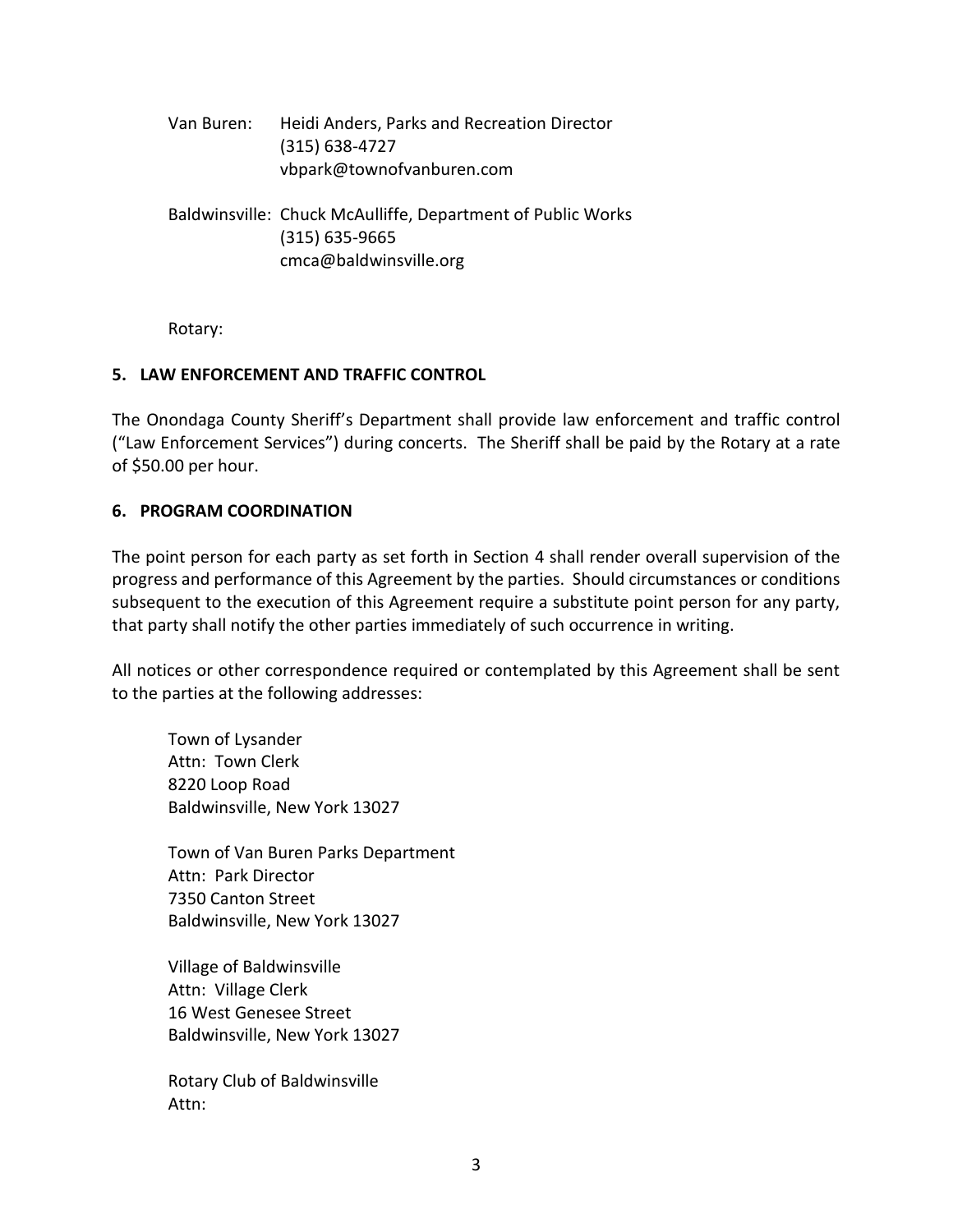# **7. ASSIGNABILITY**

None of the work or services to be performed hereunder shall be delegated or subcontracted to third parties without prior written approval by all parties. No changes or variations of any kind are authorized without the written consent of all parties.

## **8. TERMINATION**

This Agreement may only be terminated prior to August 31, 2022, upon written consent of all parties.

# **9. INSURANCE**

Each party does hereby agree to obtain and thereafter continue to keep in full force and effect as part of its general liability insurance, public liability insurance relative to this Agreement during all phases of the performance of the various concerts to be performed herein naming the other parties as an additional named insured.

## **10. COMPLIANCE WITH LAW**

Parties shall comply with all applicable laws, codes, ordinances and regulations of governing federal, state and local laws, ordinances, codes regulations and decrees. Failure of any party to, in any manner, observe and adhere to law as described herein or as amended shall in no way relieve the party of responsibility to adhere to the same.

## **11. MISCELLANEOUS**

Scope of contract. This Agreement constitutes the entire contract between the parties hereto pertaining to the subject matter hereof and supersedes all prior and contemporaneous agreements, understandings, negotiations, and discussions, whether written or oral, of the parties, and there are no representations, warranties, or other agreements between the parties in connection with the subject matter hereof, except as specifically set forth herein.

Severability. In case any one or more of the provisions contained herein shall, for any reason, be held invalid, illegal, or unenforceable in any respect, it shall not affect the validity of the other provisions which shall remain in full force and effect.

Choice of law. This Agreement shall be governed by the laws of the State of New York and any action to enforce the terms of this Agreement shall be venued in the Fifth Judicial District,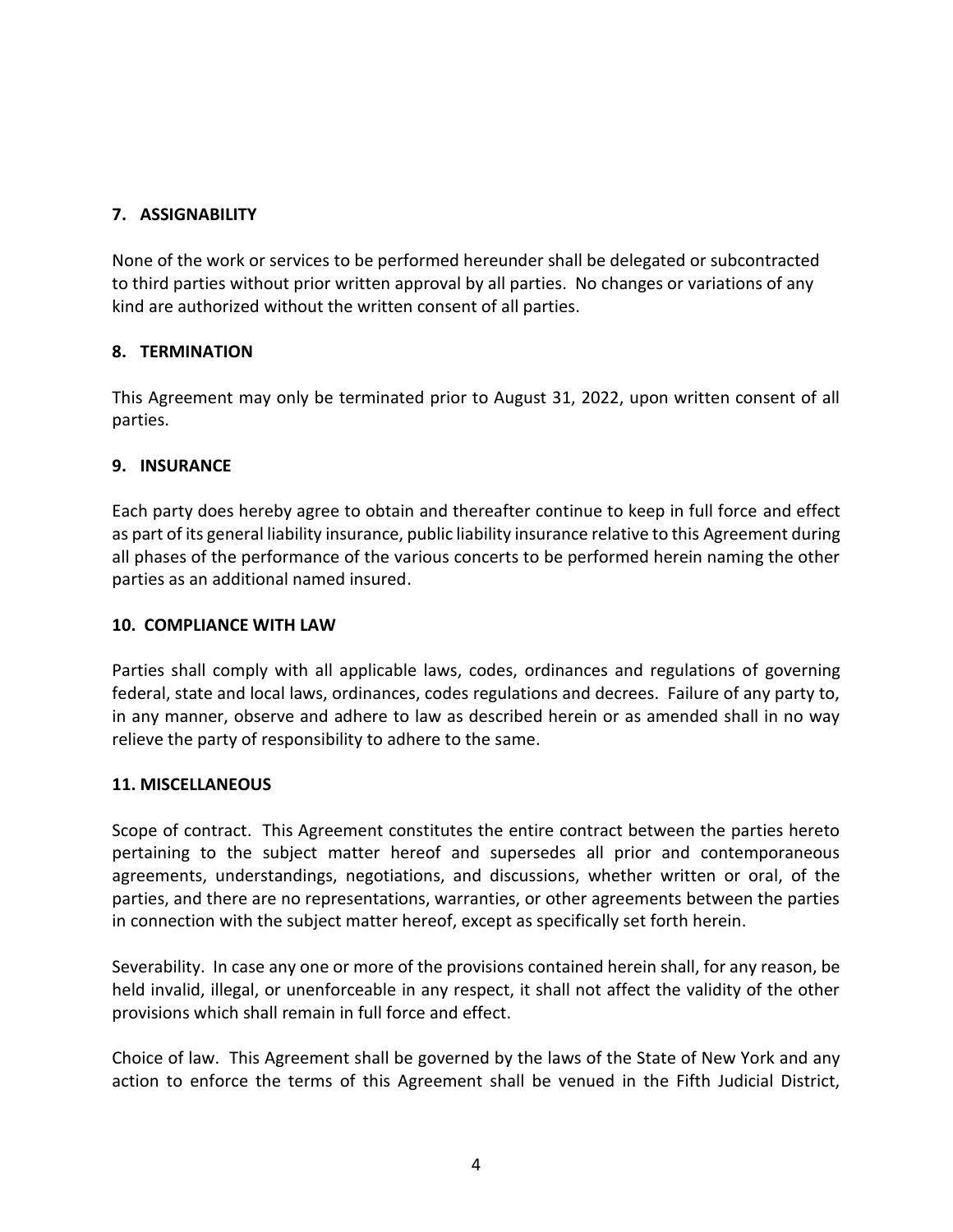Onondaga County. In any dispute over any aspect of this Agreement, the prevailing party shall be entitled to reasonable attorneys' fees, as well as reasonable costs.

Waiver. The failure of one party to require performance of any provision of this Agreement shall not affect that party's right to require performance at any time thereafter, nor shall a waiver of any breach or default of this Agreement constitute a waiver of any subsequent breach or default or a waiver of the provision itself.

Amendments. Amendments to the terms and conditions of this Agreement shall be requested in writing by the party desiring such revision, and any such adjustment to this Agreement shall be determined and effective only upon the mutual Agreement in writing of the parties hereto.

Headings. The headings and numbering of the different sections of this Agreement are inserted for convenience only and are not to control or affect the meaning, construction or effect of any provision.

Nondiscrimination. The parties agree that the parties shall comply with all civil rights and accessibility legislation, including Title VI of the Civil Rights Act of 1984 and the Americans with Disabilities Act, and the parties shall not on the grounds of race, color, sex, creed, religion, ancestry, national origin or disability discriminate or permit discrimination against any person or group of persons in any manner prohibited by local, state or federal laws. By signing this Agreement, the parties certify that they comply, and shall continue to comply, with this nondiscrimination requirement.

Execution. This Agreement may be executed in counterparts, each of which shall be an original, but all of which together shall comprise one and the same instrument. This Agreement may be executed electronically, and signatures received electronically shall be deemed of the same force and effect as original signatures.

**IN WITNESS WHEREOF**, the parties hereto have duly executed this Agreement as of the \_\_\_ day of \_\_\_\_\_\_\_\_\_\_ 2022.

\_\_\_\_\_\_\_\_\_\_\_\_\_\_\_\_\_\_\_\_\_\_\_\_\_\_\_\_\_\_\_\_\_\_\_\_ \_\_\_\_\_\_\_\_\_\_\_\_\_\_\_\_\_\_\_\_\_\_\_\_\_\_\_\_\_\_\_\_\_\_\_\_

\_\_\_\_\_\_\_\_\_\_\_\_\_\_\_\_\_\_\_\_\_\_\_\_\_\_\_\_\_\_\_\_\_\_\_\_ \_\_\_\_\_\_\_\_\_\_\_\_\_\_\_\_\_\_\_\_\_\_\_\_\_\_\_\_\_\_\_\_\_\_\_\_

\_\_\_\_\_\_\_\_\_\_\_\_\_\_\_\_\_\_\_\_\_\_\_\_\_\_\_\_\_\_\_\_\_\_\_\_ \_\_\_\_\_\_\_\_\_\_\_\_\_\_\_\_\_\_\_\_\_\_\_\_\_\_\_\_\_\_\_\_\_\_\_\_

Town of Lysander: Town of Van Buren:

Representative Signature **Representative Signature** Representative Signature

Representative Name<br>
Representative Name

Date **Date** Date **Date** Date **Date**